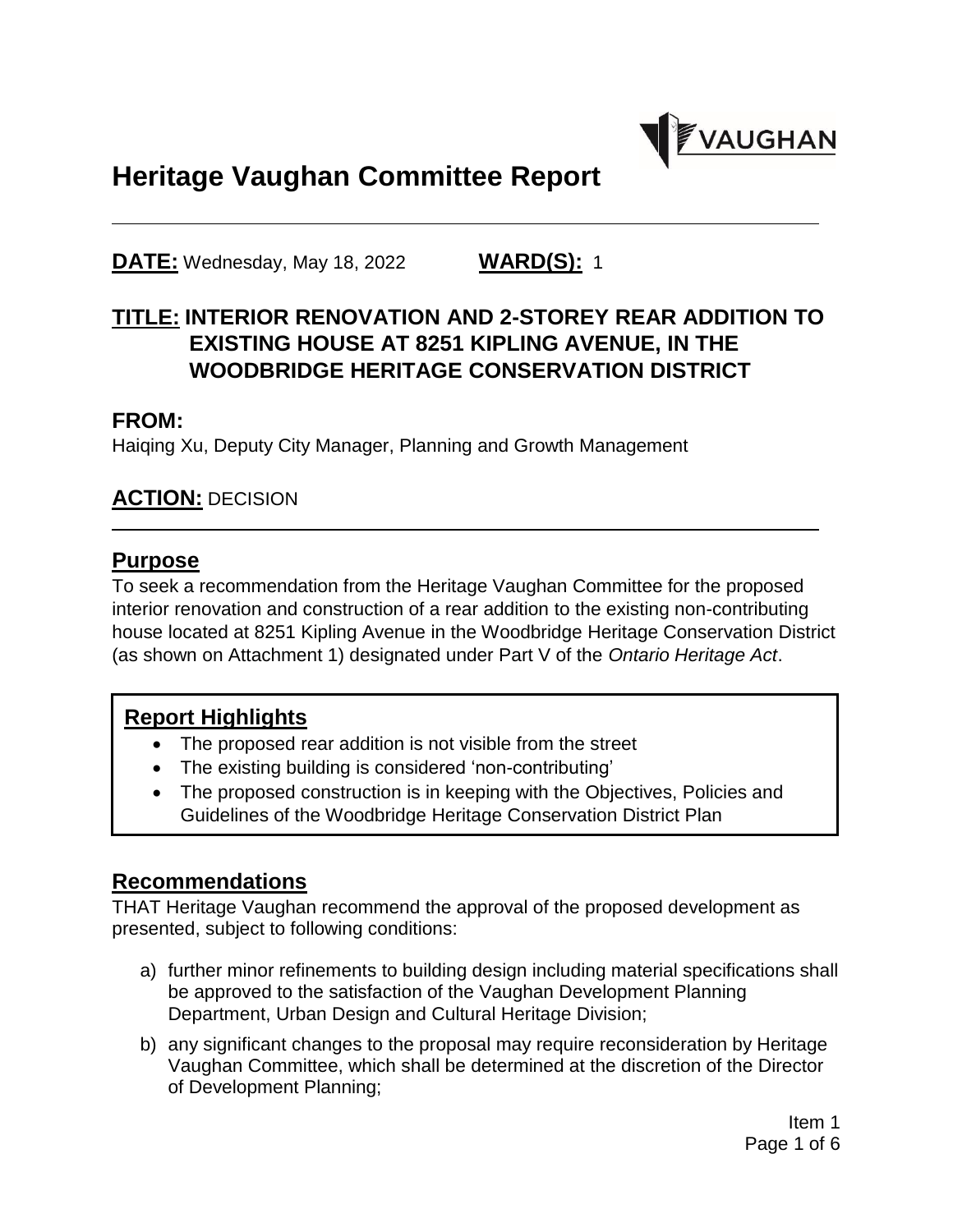c) that Heritage Vaughan Committee recommendations to Council do not constitute specific support for any Development Application under the *Ontario Planning Act*  or permits or requirements currently under review or to be submitted in the future by the applicant as it relates to the subject application.

# **Background**

This property contains an existing 20th century residence. The present structure is a two-storey single family residence within a row of single family residences along Kipling Avenue which back onto the fairground to the east. There is an existing two car garage at the ground level, facing Kipling Avenue and a paved driveway with an adjacent landscape strip leading to the sidewalk along Kipling Avenue. The owner of the property is planning to add a rear addition to the residence, at the corner to "complete a square floor plan".

# **Previous Reports/Authority**

Not applicable.

## **Analysis and Options**

#### *All new development must conform to the policies, objectives and supporting guidelines within the Woodbridge Heritage Conservation District Plan.*

The following is an analysis of the proposed interior renovations and rear 2-storey addition to the existing building located at 8251 Kipling Avenue according to the Woodbridge Heritage Conservation District Plan ('WHCD') guidelines.

### **6.1.2 KIPLING AVENUE NORTH AND SOUTH**

#### *Heritage Attributes:*

- *1. Kipling Avenue has a unique character that has established its identity within Vaughan, over the years. This character emerges from:*
	- *a) a significant tree canopy;*
	- *b) buildings that front directly onto Kipling with active at-grade uses and are setback, offering a landscaped front yard;*
	- *c) the weaving together of a wide range of building types and uses, within a strong green streetscape that enhances the public realm and creates walkable streets;*
	- *d) safe and well-connected boulevards and pathways;*
	- *e) a variety of intimately scaled open spaces and gathering spaces;*
	- *f) appropriately scaled buildings (average 2-3 floors) that frame public spaces and*
- *2. Includes a variety of building types, and building styles.*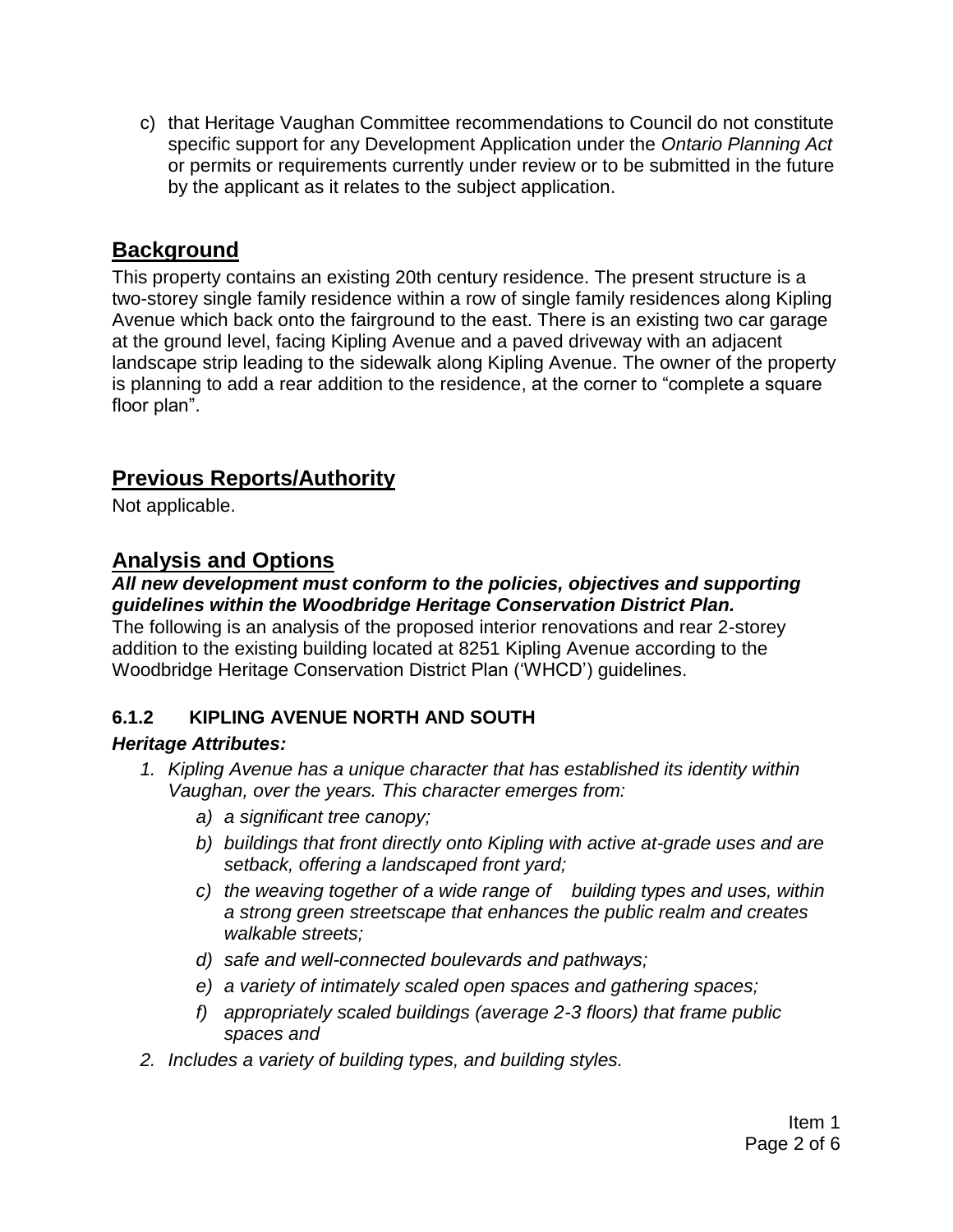- *3. Uses of existing buildings have evolved from mostly residential to include commercial activities and live-work units.*
- *4. Is considered throughout history as one of the major points of entry and gateway to Woodbridge.*
- *5. The north part of Kipling Avenue has changed drastically in the last few years, given several large development sites. Any new development in this area should be thoroughly considered in terms of sensitivity to conservation of the existing contributing buildings and landscapes in order to preserve the village character of the street.*

#### *Guidelines*

- *1. Kipling Avenue should regain and retain its heritage character.*
- *2. New and renovated buildings and landscapes must:*
	- *a) conserve and enhance the tree canopy;*
	- *b) front directly onto Kipling Avenue, and provide a landscaped front yard that contributes to the overall streetscape;*
	- *c) contribute to the quality and connectivity of the pedestrian environment;*
	- *d) serve to enhance the overall system of trails, pathways and pedestrian walkways;*
	- *e) maintain the intimate scale of the street, through the building mass, the length of façades, and the detailing of architecture and landscape architecture;*
	- *f) be no taller than 3 floors (11 m); and*
	- *g) conserve and enhance views to the valleys east and west, as identified on Schedule 19, page 94.*
	- *h) provide a design that is sympathetic with the character of adjacent properties.*
- *3. New buildings must have a residential character and should be conducive to a mix of uses, including small-scaled commercial uses.*
- *4. All interventions within Kipling Avenue should contribute through structures and /or landscape to the design of significant points of entry and gateways.*
- *5. Generally, new buildings should be built to a minimum 3m setback from the front property line or street line, and transition back to the setback line of existing contributing buildings, to maintain the character of the deep front yards.*
- *6. Refer to Section 6.4.1.3 for further details on setback guidelines.*

The proposed rear 2-storey addition is not visible from the street and does not impose any noticeable visual effect onto the existing structure. However, its design aims to complete the interior floor plan layout in a more functional way and can be seen almost as a necessary architectural intervention. The rest of the proposed interior renovations are invisible and non-altering in nature to the rest of the existing building's exterior.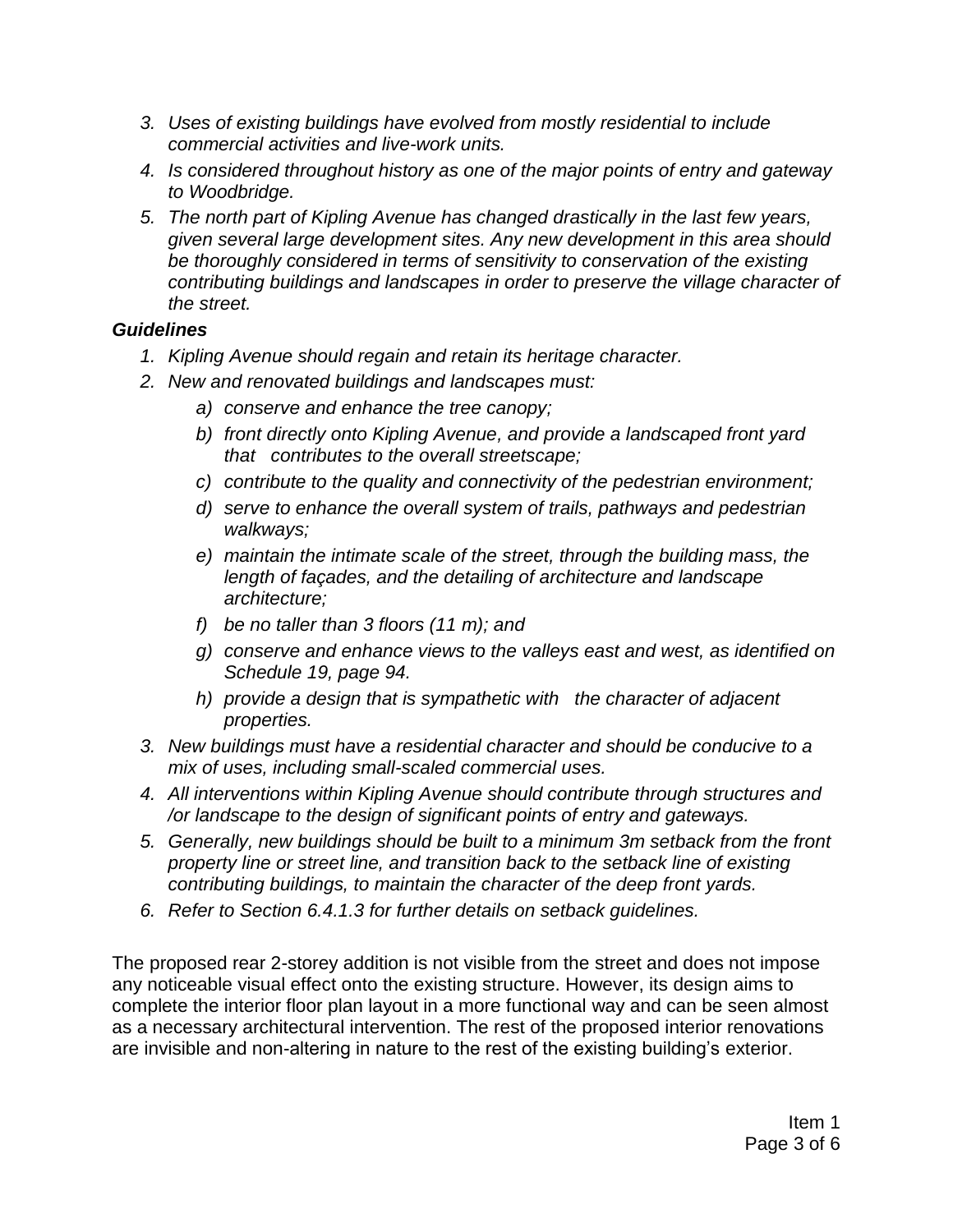#### **6.2.5 APPROACH TO NON-CONTRIBUTING BUILDINGS**

*Non-contributing buildings are not to be demolished until such time as a demolition permit has been issued. Additions and alterations to non-contributing buildings can have an impact on contributing buildings and the overall character of Woodbridge. As non-contributing buildings are modified, and as new buildings are built, these should contribute to the heritage character of Woodbridge as a whole, and specifically to the heritage character of adjacent contributing properties.* 

*The City of Vaughan may require a Heritage Impact Assessment when it considers that cultural heritage value may exist, or be impacted by any new construction.*

The applicant is proposing to retain the existing non-contributing building, and only construct a rear 2-storey addition (as shown in Attachment 4 and 5) to accommodate a more functional interior floor plan on all levels. The existing structure is complemented with materials and form that contribute to the architecture of the building and are well suited for the WHCD neighbourhood.

### **6.2.8 APPROPRIATE MATERIALS**

*Exterior Finish: Smooth red clay face brick, with smooth buff clay face brick as accent, or in some instances brick to match existing conditions.*

*Exterior Detail: Cut stone or reconstituted stone for trim in brick buildings.*

*Roofs: Hipped or gable roof as appropriate to the architectural style. Cedar, slate, simulated slate, or asphalt shingles of an appropriate colour. Standing seam metal roofing, if appropriate to the architectural style. Skylights in the form of cupolas or monitors are acceptable, if appropriate to the style.*

*Doors: Wood doors and frames, panel construction, may be glazed; transom windows and paired sidelights with real glazing bars; wood french doors for porch entrances; single-bay, wood panelled garage doors.*

*Windows: Wood frames; single or double hung; lights as appropriate to the architectural style; real glazing bars, or high-quality simulated glazing bars; vertical proportion, ranging from 3:5 to 3:7.*

*Flashings: Visible step flashings should be painted the colour of the wall.*

The proposed rear addition uses matching (similar) brick at ground floor, and Hardie panels at the upper floor to complete the architectural composition of the house and make the rear addition seamless. The rest of the interior renovations are not affecting the exterior. The proposed new windows maintain the WHCD Plan intent and vision by employing a double-hung window style appearance. The front door, although contemporary in look, is a well-balanced replacement for the existing door.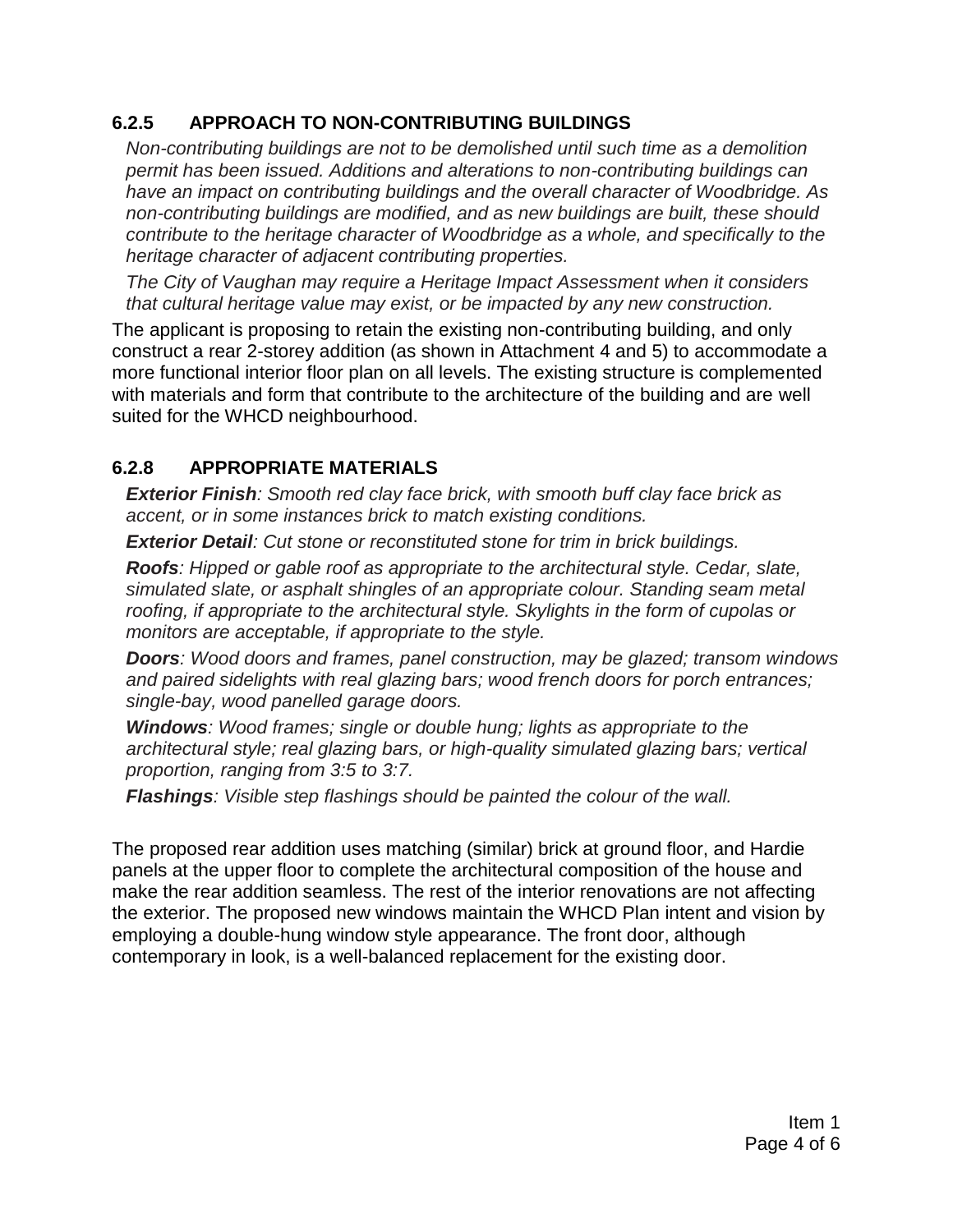#### **6.4.1.3 KIPLING AVENUE NORTH AND SOUTH (CA)**

#### *Heritage Attributes*

*1. Existing contributing buildings respond to the character of a heritage village avenue, built with mostly detached residential homes, setback from the street, as described in section 6.1.2.*

#### *Guidelines*

- *1. New development should be set back a minimum of three metres from the property line and a maximum of 4.5 metres to maintain the deep setback character of contributing buildings, and allow for landscaped front yards.*
- *2. Where heritage contributing buildings are located on either side of a new development site, and are set further back from the 3.0m minimum building setback line; the setback for development site will be the average of the front yard setbacks of the two properties on either side. (See Diagram A).*
- *3. Where heritage contributing buildings are set further back from the recommended 3.0m minimum building setback line, any new development adjacent to the heritage contributing building must be set back, at a minimum, to a line measured at 45 degrees from the front corner of the existing heritage contributing building.*

Overall, the proposed rear addition and interior renovations renew and maintain the heritage attributes of this otherwise non-contributing building. The replacement of the existing windows with a more contemporary and cleaner look of double-hung frames strengthens this building's composition and style, making it more in-keeping with the WHCD Plan's vision and intent.

# **Financial Impact**

There are no Financial Impacts associated with this report.

# **Broader Regional Impacts/Considerations**

There are no Regional impacts or considerations for this application.

## **Conclusion**

The Development Planning Department is satisfied the proposed interior renovations and rear 2-storey addition conform to the policies and guidelines within the WHCD Plan. Accordingly, staff can support Council approval of the proposed development located at 8251 Kipling Avenue under the *Ontario Heritage Act*.

**For more information,** please contact: Nick Borcescu, Senior Heritage Planner, ext. 8191